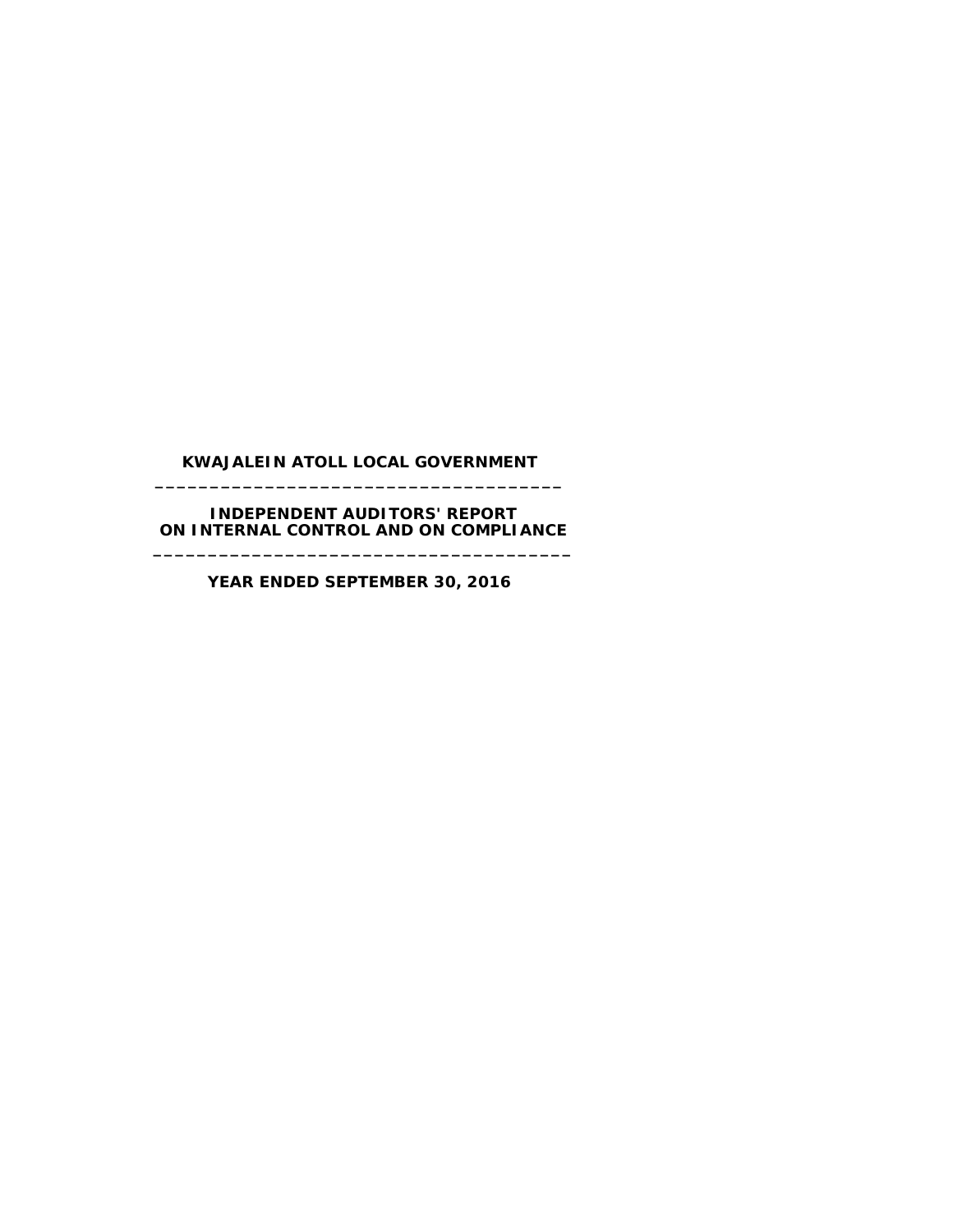

Deloitte & Touche LLP 361 South Marine Corps Drive Tamuning, GU 96913-3973 USA

Tel: +1 (671) 646-3884 Fax: +1 (671) 649-4265

www.deloitte.com

#### **INDEPENDENT AUDITORS' REPORT ON INTERNAL CONTROL OVER FINANCIAL REPORTING AND ON COMPLIANCE AND OTHER MATTERS BASED ON AN AUDIT OF FINANCIAL STATEMENTS PERFORMED IN ACCORDANCE WITH** *GOVERNMENT AUDITING STANDARDS*

The Honorable Mayor Hirata Kabua Kwajalein Atoll Local Government:

We have audited, in accordance with auditing standards generally accepted in the United States of America and the standards applicable to financial audits contained in *Government Auditing Standards* issued by the Comptroller General of the United States, the financial statements of the Kwajalein Atoll Local Government (KALGOV) as of September 30, 2016, and have issued our report thereon dated December 27, 2018. Our report included a qualification due to the omission of certain capital assets and the lack of recording a liability for compensated absences in governmental activities and stated that the scope of our work was not sufficient to enable us to express, and we did not express, an opinion on the respective financial statements of the governmental activities and the general fund for the year ended September 30, 2016.

### **Internal Control Over Financial Reporting**

In planning and performing our audit of the financial statements, we considered KALGOV's internal control over financial reporting (internal control) to determine the audit procedures that are appropriate in the circumstances for the purpose of expressing our opinion on the financial statements, but not for the purpose of expressing an opinion on the effectiveness of KALGOV's internal control. Accordingly, we do not express an opinion on the effectiveness of KALGOV's internal control.

Our consideration of internal control was for the limited purpose described in the preceding paragraph and was not designed to identify all deficiencies in internal control that might be material weaknesses or significant deficiencies and therefore, material weaknesses or significant deficiencies may exist that have not been identified. However, as described in the accompanying schedule of findings and responses, we did identify certain deficiencies in internal control that we consider to be material weaknesses and significant deficiencies.

A *deficiency in internal control* exists when the design or operation of a control does not allow management or employees, in the normal course of performing their assigned functions, to prevent, or detect and correct misstatements on a timely basis. A *material weakness* is a deficiency, or a combination of deficiencies, in internal control such that there is a reasonable possibility that a material misstatement of the entity's financial statements will not be prevented, or detected and corrected on a timely basis. We consider the deficiencies described in the accompanying Schedule of Findings and Responses as items 2016-001, 2016-002, 2016-004 and 2016-010 to be material weaknesses.

A *significant deficiency* is a deficiency, or a combination of deficiencies in internal control that is less severe than a material weakness, yet important enough to merit attention by those charged with governance. We consider the deficiencies described in the accompanying Schedule of Findings and Responses as items 2016-003, 2016-007 and 2016-009 to be significant deficiencies.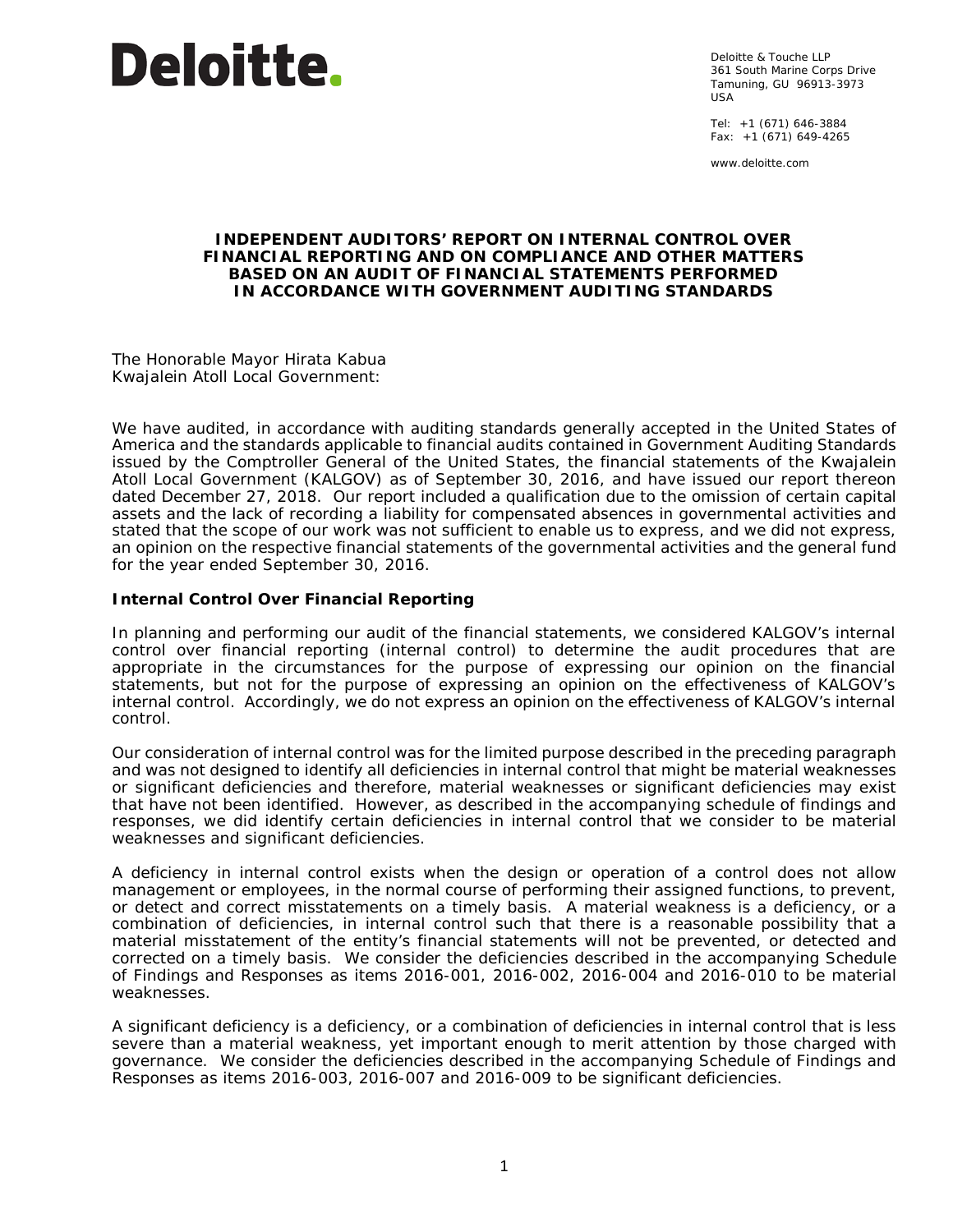

## **Compliance and Other Matters**

As part of obtaining reasonable assurance about whether KALGOV's financial statements are free of material misstatement, we performed tests of its compliance with certain provisions of laws, regulations, contracts, and grant agreements, noncompliance with which could have a direct and material effect on the determination of financial statement amounts. However, providing an opinion on compliance with those provisions was not an objective of our audit and, accordingly, we do not express such an opinion. The results of our tests disclosed instances of noncompliance or other matters that are required to be reported under *Government Auditing Standards* and which are described in the accompanying Schedule of Findings and Responses as items 2016-005, 2016-006, 2016-008, 2016-011 and 2016-012.

#### **KALGOV's Omission of Response to Findings**

KALGOV has opted to omit responses and corrective actions to the findings identified in our audit and are described in the accompanying Schedule of Findings and Responses. Such missing information is considered to be an essential part of the Schedule of Findings and Responses. However, KALGOV's responses, if any, are not subjected to the auditing procedures applied in our audit of the financial statements and, accordingly, we express no opinion on them.

#### **Purpose of this Report**

The purpose of this report is solely to describe the scope of our testing of internal control and compliance and the results of that testing, and not to provide an opinion on the effectiveness of the entity's internal control or on compliance. This report is an integral part of an audit performed in accordance with *Government Auditing Standards* in considering the entity's internal control and compliance. Accordingly, this communication is not suitable for any other purpose.

December 27, 2018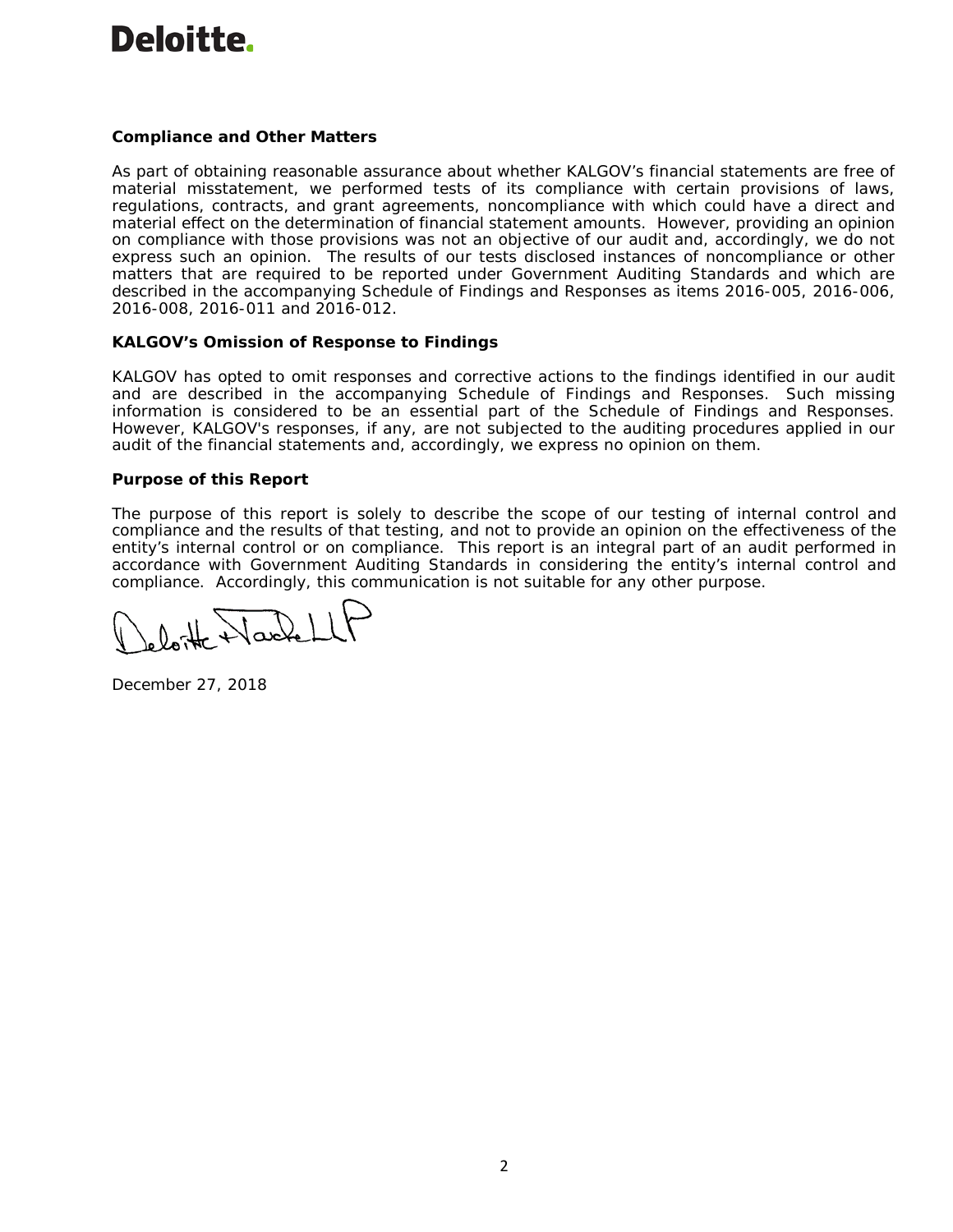Schedule of Findings and Responses Year Ended September 30, 2016

Finding No.: 2016-001 Area: Capital Assets

Criteria: Effective internal control necessitates that capital assets be recorded in the fixed asset register, properly tagged with asset identification number, and with complete description and location.

Condition: As of September 30, 2016, a capital asset register was not available to support the underlying cost and accumulated depreciation recorded in the general ledger. Furthermore, the following exceptions over capital assets were noted:

- 1. Due to unavailability of a capital asset register, location and condition of capital assets were undeterminable.
- 2. No established policies and process for capital asset disposals.
- 3. No established capitalization policy in place to determine capitalizable assets.
- 4. A \$1,300 laptop computer acquired in 2016 was unable to be sighted to verify existence.
- 5. In 2016, KALGOV received two garbage trucks and a Mazda pickup from the RMI Ministry of Finance. Transfer of ownership was not available on file for examination.

Cause: The cause of the above condition is the lack of internal control policies and procedures governing proper monitoring, capitalization, maintenance, and disposal of capital assets.

Effect: The effect of the above condition is potential misstatement in capital asset balances and scope limitation in the audit process.

Recommendation: We recommend that management maintain a fixed asset register, perform inventory of capital assets, establish capitalization policy and establish capital asset retirement policy.

Prior Year Status: The lack of established policies and procedures over capital assets was reported as a finding in the audit of KALGOV for fiscal years 2012 through 2015.

#### Auditee Response and Corrective Action: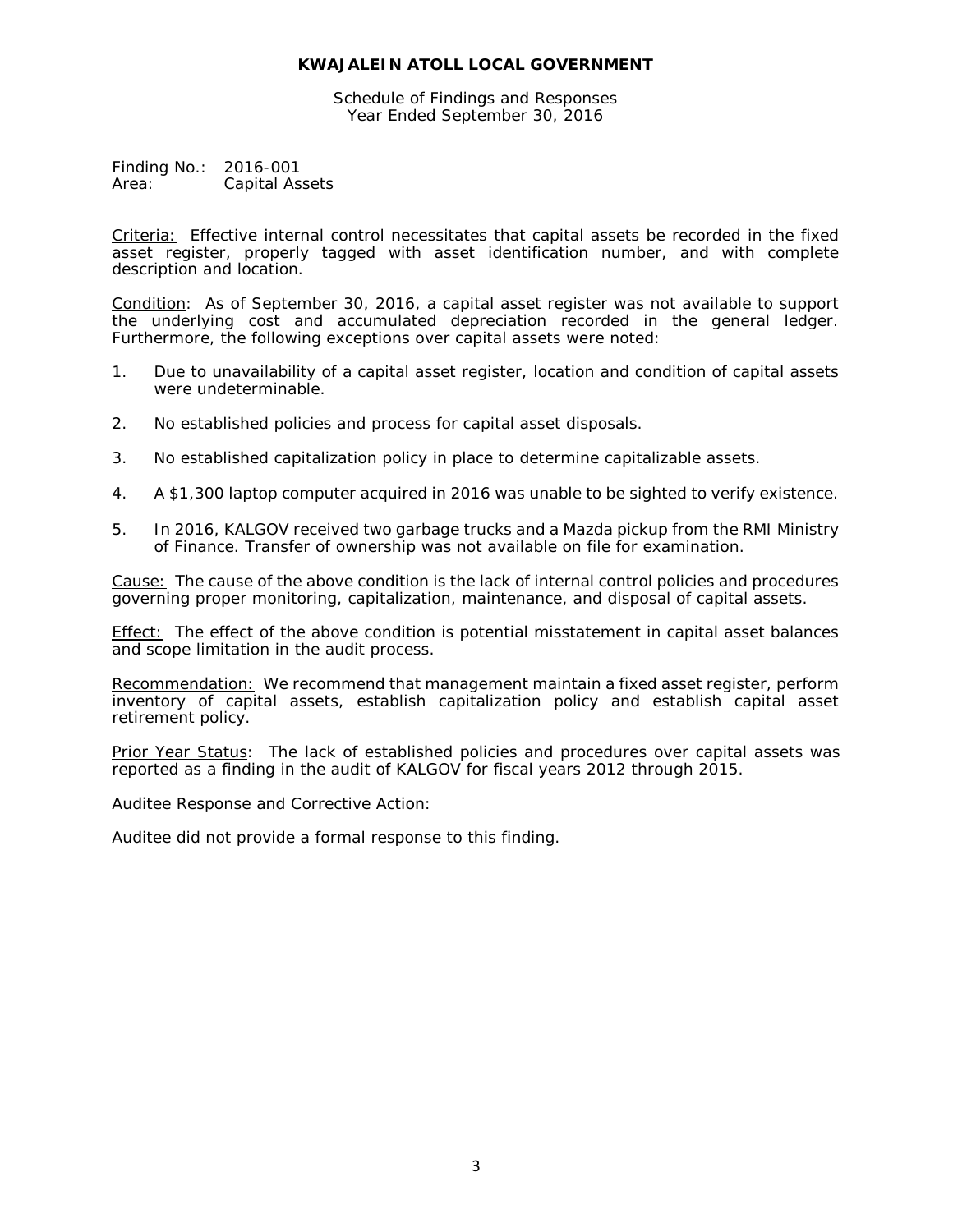Schedule of Findings and Responses Year Ended September 30, 2016

Finding No.: 2016-002 Area: Compensated Absences

Criteria: Per Rule XVII - *Leave Privileges* of the policy adopted by KALGOV Civil Service Commission (CSC):

- a. Section 1(a) states that the maximum amount of leave that can be accumulated at the end of the leave year December 31 is 240 hours. Thereafter, any excess shall be forfeited unless taken before the end of the calendar year in which such excess was accumulated.
- b. Section 1(f) states that vacations will be scheduled in an orderly manner so that adequate manpower is available for the work to be done.
- c. Section 1(j) states that unused vacation leave will be paid to the employee subject to maximum amount described in Section 1 (a).
- d. Section 3(b) states that the appointing officer may require medical documentation as evidence of the employee's illness or injury that prevented attendance at work.
- e. Section 3(f) states that upon normal retirement, medical retirement or death the employee or beneficiary shall be paid 50% of the sick leave accumulated. Maximum accumulated sick leave is 960 hours.

Condition: During the year ended September 30, 2016, KALGOV asserted that it follows RepMar's Public Service Commission policy regarding compensated absences. However, no written documentation was available on file to support this assertion. Furthermore, the following exceptions were noted regarding compensated absences:

- 1. A supporting schedule of compensated absences payable as at September 30, 2016 was not available.
- 2. The sick leave liability at September 30, 2016 reported a debit balance of \$20,861 due to encashment of sick leave pay without corresponding accrual.
- 3. Accumulated amount of \$874 unused sick leave was paid to employees still in serivce without appropriate approved sick leave application and certificate from qualified medical officer.
- 4. During the year ended September 30, 2016, management encashed a total of \$4,565 for unused annual leave. Recipients include KALGOV employees still in service.

Cause: The cause of the above condition is the lack of internal control policies facilitating complete monitoring, accurate reporting of compensated absences, and compliance with KALGOV CSC policies.

Effect: The effect of the above condition is potential misstatement in compensated absences payable, noncompliance with KALGOV CSC policies, and scope limitation in the audit process.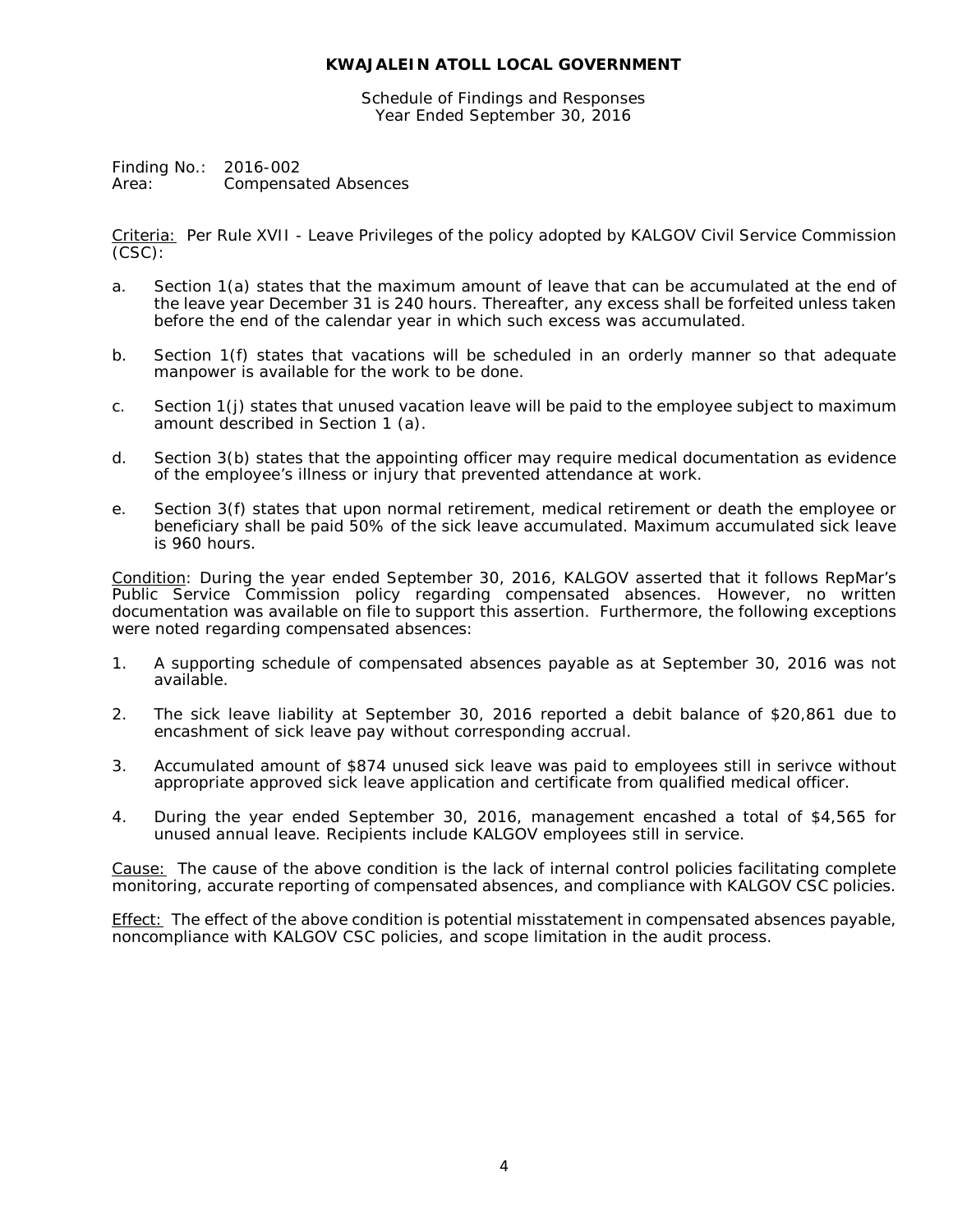Schedule of Findings and Responses Year Ended September 30, 2016

Finding No.: 2016-002, Continued<br>Area: Compensated Absence Compensated Absences

Recommendation: We recommend that management maintain updated compensated absences schedule and adhere to KALGOV CSC policies.

Prior Year Status: The lack of established policies and procedures over compensated absences was reported as a finding in the audit of KALGOV for fiscal years 2012 through 2015.

Auditee Response and Corrective Action: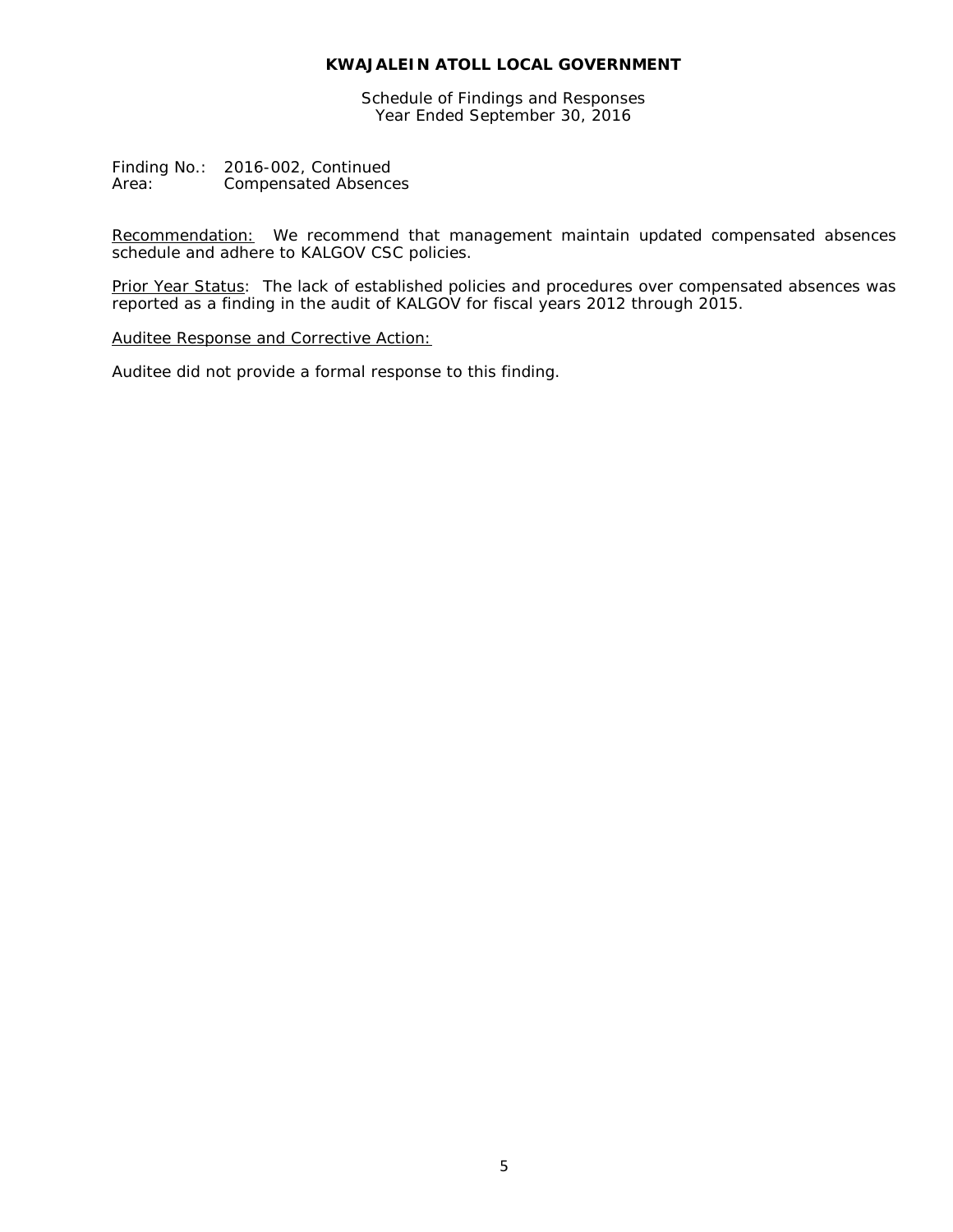Schedule of Findings and Responses Year Ended September 30, 2016

Finding No.: 2016-003<br>Area: Accounts I **Accounts Receivables** 

Criteria: Effective internal control necessitates that employee advances and other receivables be collected in a timely manner to facilitate efficient governmental operations and minimize possible losses through noncollection.

Condition: As of September 30, 2016, KALGOV reported the following employee advances and other receivables:

|                    | Amount   | Allowance  |
|--------------------|----------|------------|
| Due from Employees | \$18,843 | \$(18,217) |
| AR Others          | 36,885   | (26, 310)  |
| Tax Due            | 50.551   | (48, 276)  |

AR Others included amount due from an individual (\$6,000) for payment for vehicle purchase based in Hawaii. Due from employees included cash advance for one former employee (\$12,200) without payroll deduction.

Furthermore, documentation that management performs allowance assessment on a periodic basis was not available.

Cause: The cause of the above condition is the lack of adequate internal control governing proper approval of employee advances and enforcement of timely collection of receivables.

Effect: The effect of the above conditions potentially impacts KALGOV's ability to facilitate efficient government operations and potential loss of government funds.

Recommendation: We recommend that management implement collection procedures over outstanding employee advances and other receivables. Furthermore, we recommend that management establish formal policies approved by the Executive Council over employee advances.

Prior Year Status: The lack of established policies and procedures over accounts receivable was reported as a finding in the audit of KALGOV for fiscal years 2013 through 2015.

#### Auditee Response and Corrective Action: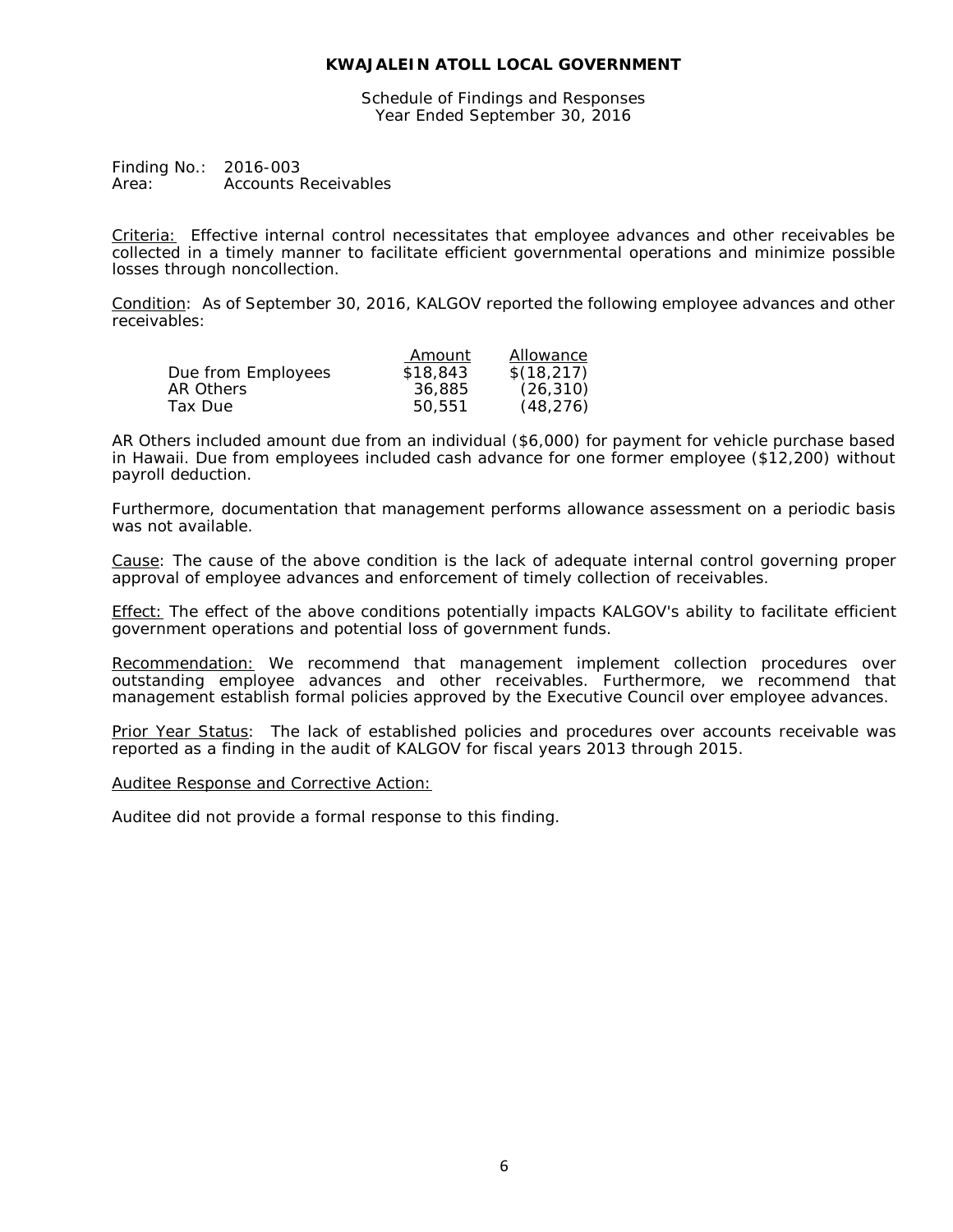Schedule of Findings and Responses Year Ended September 30, 2016

Finding No.: 2016-004<br>Area: Journal Er **Journal Entries** 

Criteria: Effective internal control necessitates that journal entries be adequately supported and independently reviewed.

Condition: Our testing of journal entries noted the following exceptions:

- 1. The journal voucher system is not utilized and there is no evidence to support independent review of recorded journal entries.
- 2. Journal entry # 16-04003 for \$108,000 to record tax revenues paid directly to MISSA lacked supporting documentation supporting the revenue amount and application of payment.
- 3. Journal entry # 16-09006 for \$311,016 to record tax revenues paid directly to MISSA lacked supporting documentation supporting the revenue amount and application of payment.

Cause: The cause of the above condition is the lack of internal control policies and procedures requiring correctness of journal entries and independent review prior to recording to the general ledger.

Effect: The effect of the above condition is a potential for unauthorized journal entries.

Recommendation: We recommend that management adopt policies and procedures to evidence review and approval of journal entries. Furthermore, management may consider utilizing the journal voucher system.

Prior Year Status: The lack of internal control policies and procedures over journal entries was reported as a finding in the audit of KALGOV for fiscal years 2012 through 2015.

#### Auditee Response and Corrective Action: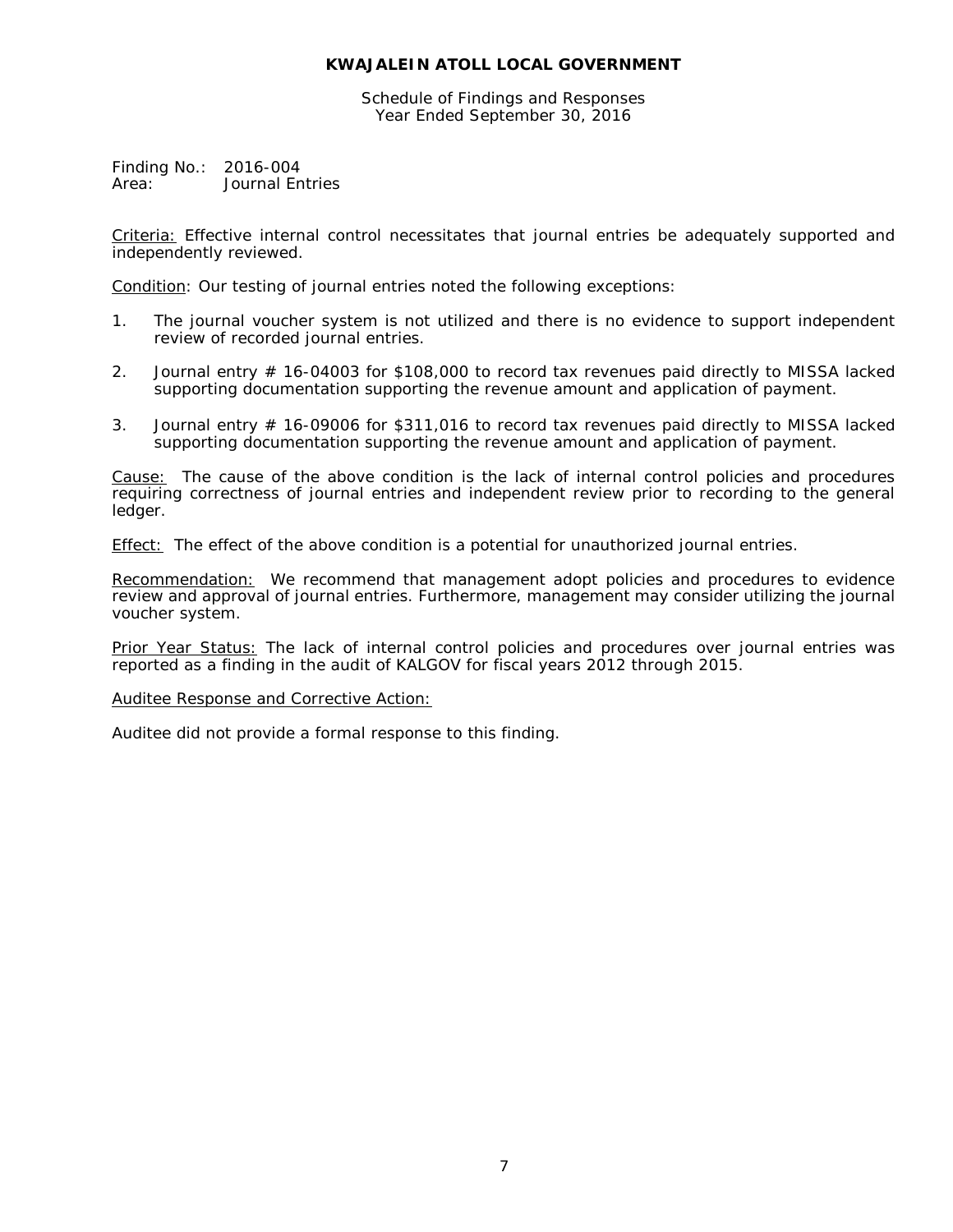Schedule of Findings and Responses Year Ended September 30, 2016

Finding No.: 2016-005 Area: Local Noncompliance - Social Security Taxes

Criteria: Sections 131 and 215 of the RepMar Social Security Act of 1990 and the Social Security Health Fund Act of 1991, respectively, state that no later than the tenth day after the end of each quarter, every employer shall submit to the Social Security Administrator a report of the wages and salaries paid by the employer, and the contributions due from the employer, under Sections 129 and 130, 213 and 214, respectively, and pay into the Fund the contributions due.

Condition: KALGOV filed and paid social security contributions for the year ended September 30, 2016 in a manner inconsistent with the criteria. As of September 30, 2016, KALGOV was liable for social security contributions in the amount of \$5,538,034, inclusive of penalties and interest relating to delinquent and unremitted contributions.

Cause: The cause of the above condition is the lack of policies and procedures to monitor timely filing of returns and payment of social security taxes.

Effect: The effect of the above condition is noncompliance with the Social Security Act of 1990 and the Social Security Health Fund Act of 1991.

Recommendation: We recommend that management comply with the Social Security Act of 1990 and the Social Security Health Fund Act of 1991.

Prior Year Status: The lack of compliance with the Social Security Act of 1990 and the Social Security Health Fund Act of 1991 was reported as a finding in the audit of KALGOV for fiscal years 2012 through 2015.

Auditee Response and Corrective Action: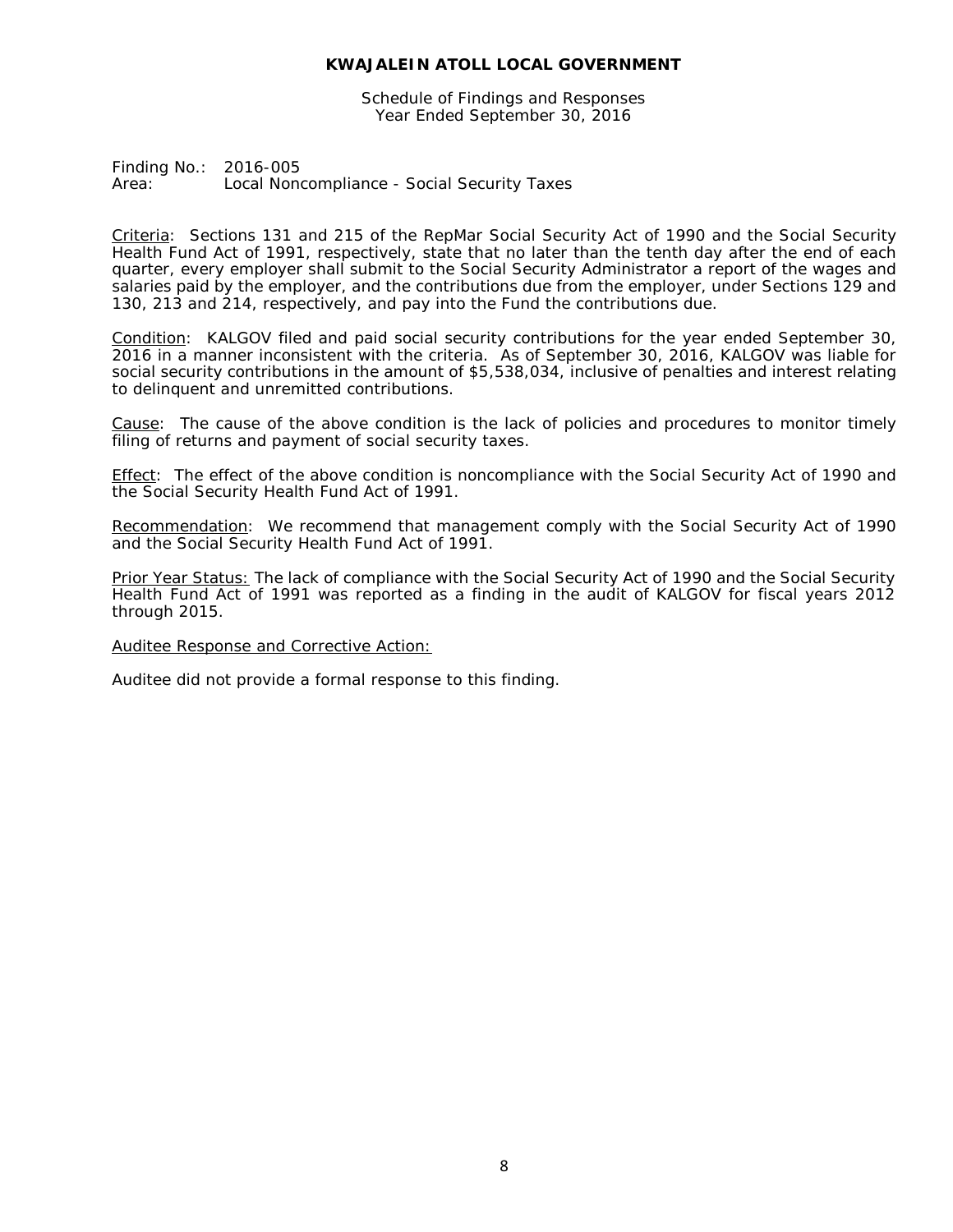Schedule of Findings and Responses Year Ended September 30, 2016

Finding No.: 2016-006 Area: Local Noncompliance - RepMar Withholding Taxes

Criteria: 48 MIRC Chapter 1, Income Tax Act of 1989, Section 105, states that the employer shall once every four (4) weeks or thirteen times per year, pay taxes withheld under Section 104 under Chapter 1. The employer shall, along with the taxes, within two (2) weeks following the preceding four (4) week period make a full, true and correct return showing all wages and salaries paid by the employer to the employees during the preceding four (4) week period and showing the tax due and withheld thereon as provided in Section 104 of the Chapter.

Condition: KALGOV filed and paid income taxes withheld for the year ended September 30, 2016 in a manner inconsistent with the criteria. As of September 30, 2016, KALGOV was liable for income taxes withheld in the amount of \$4,363,435, which included unremitted income taxes withheld from prior years.

Cause: The cause of the above condition is the lack of policies and procedures to monitor timely filing of returns and payment of withheld income taxes.

Effect: The effect of the above condition is noncompliance with the RepMar Income Tax Act of 1989, as amended.

Recommendation: We recommend that management establish policies and procedures to comply with the RepMar Income Tax Act of 1989, as amended.

Prior Year Status: The lack of compliance with the RepMar Income Tax Act of 1989, as amended, was reported as a finding in the audit of KALGOV for fiscal years 2012 through 2015.

Auditee Response and Corrective Action Plan: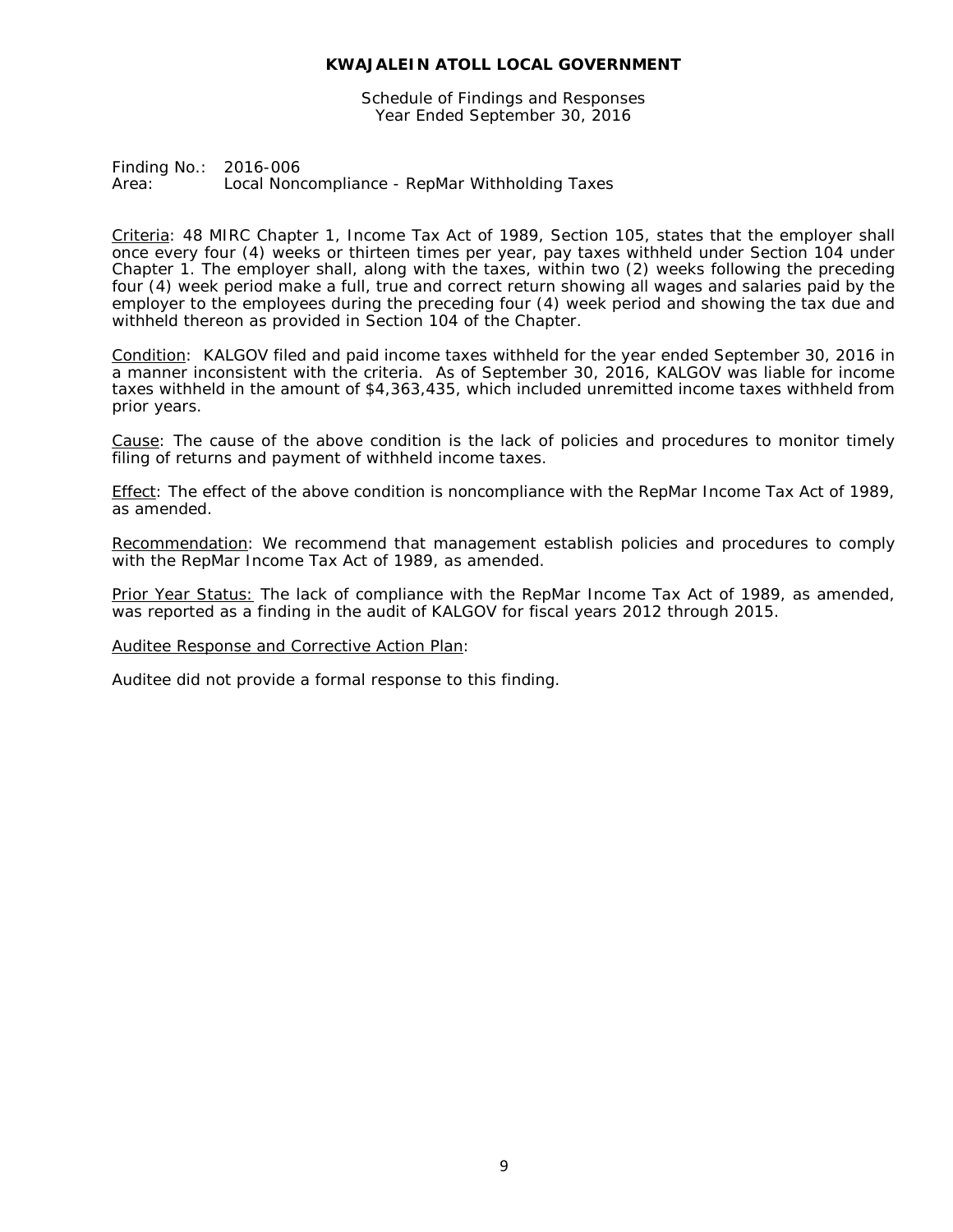Schedule of Findings and Responses Year Ended September 30, 2016

Finding No.: 2016-007<br>Area: Payroll Payroll

Criteria: Effective internal control necessitates that personnel files should be maintained to support personnel related expenditures and disbursements.

Condition: Personnel action forms (PAF) for KALGOV employees were not available for examination to facilitate verification and agreement with hourly rate per payroll register. Furthermore, we tested 26 payroll items and noted the following exceptions:

- 1. One item where 80 hours annual leave for employee ANIJ for PPE September 10, 2016 was not supported by underlying leave application.
- 2. Two items where employee JOSJ for PPE October 24, 2015 and employee DRIL for PPE February 27, 2016 were underpaid for 8 hours and 2 hours, respectively.
- 3. Timesheets for Municipal Administration Department employees for PPE December 19, 2015 lacked signature of department head to support independent review of time charges.
- 4. Employee benefits totaling \$18,570 were paid to the former City Manager for salary covering the period March to September 2016 whereas the individual ceased employment since February 2016. Relevant documentation granting this employee benefit in accordance with RepMar's Public Service Commission regulations was not available on file for examination. In addition, no taxes were withheld from these benefits.
- 5. Check # 9526 for \$1,000 for clothing allowance for two individuals. Council ordinance or resolution supporting authorization of this benefit was not available on file for examination.
- 6. Check # 9512 for \$750 for monthly allowance for an individual. Council ordinance 2016-02 approves \$750 monthly allowance for Council members; however, the individual was not included on the approved list.
- 7. Check # 9604 for \$1,650 includes \$750 monthly allowance for the City Manager. Council ordinance or resolution supporting authorization of this benefit was not available on file for examination.
- 8. Check # 9486 for \$250 for sitting fee for a non-Council member. Council ordinance or resolution supporting authorization of this benefit was not available on file for examination.

Cause: The cause of the above condition is the lack of internal control policies and procedure governing proper maintenance of employee permanent files.

Effect: The effect of the above condition is a potential misstatement in salaries and wages.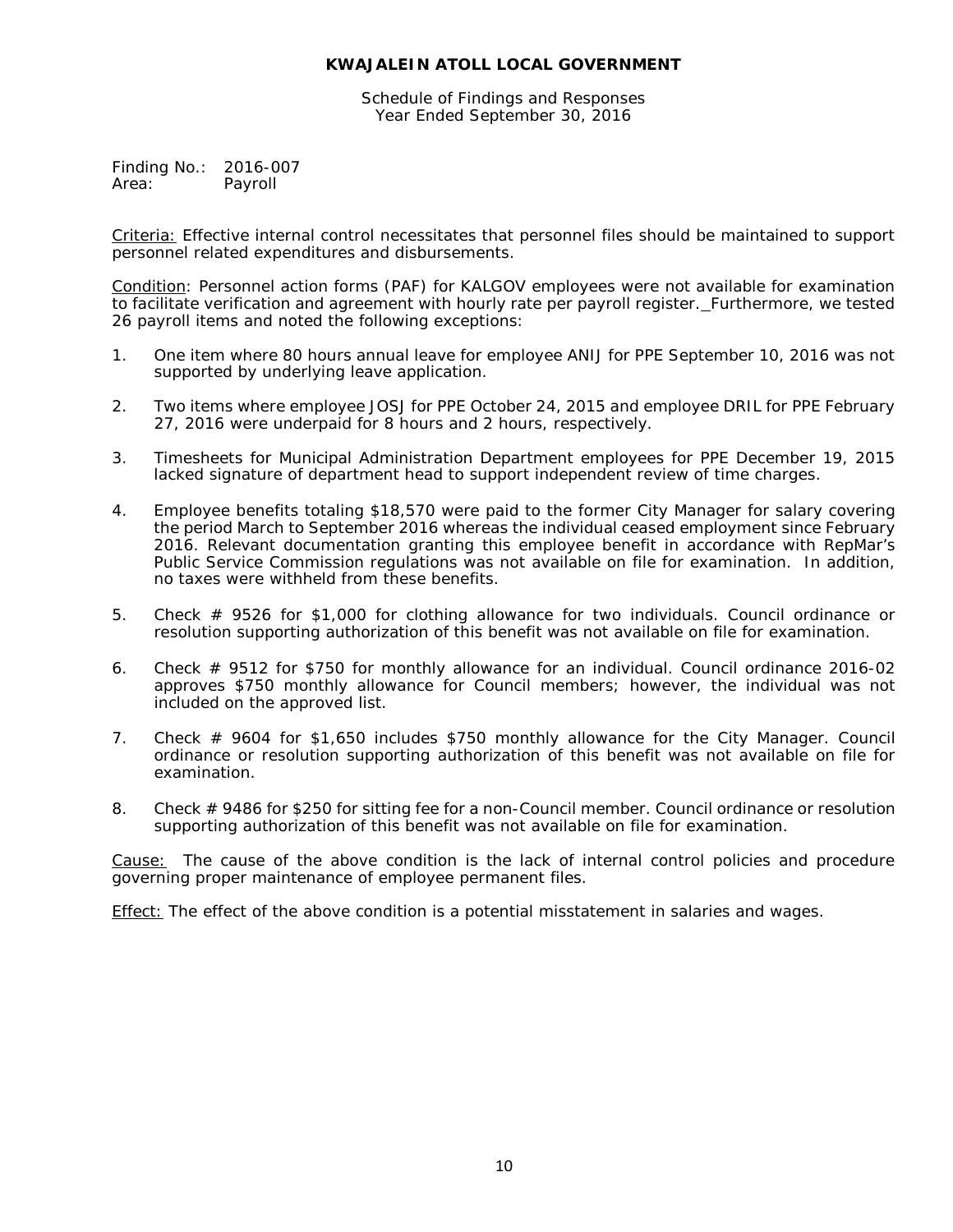Schedule of Findings and Responses Year Ended September 30, 2016

Finding No.: 2016-007, Continued<br>Area: Payroll Payroll

Recommendation: We recommend that management properly maintain employee permanent files and perform independent review of timesheets to support employee related expenditures.

Prior Year Status: The lack of internal control policies and procedures over the maintenance of employee permanent files and timesheets was reported as a finding in the audit of KALGOV for fiscal years 2012 through 2015.

Auditee Response and Corrective Action: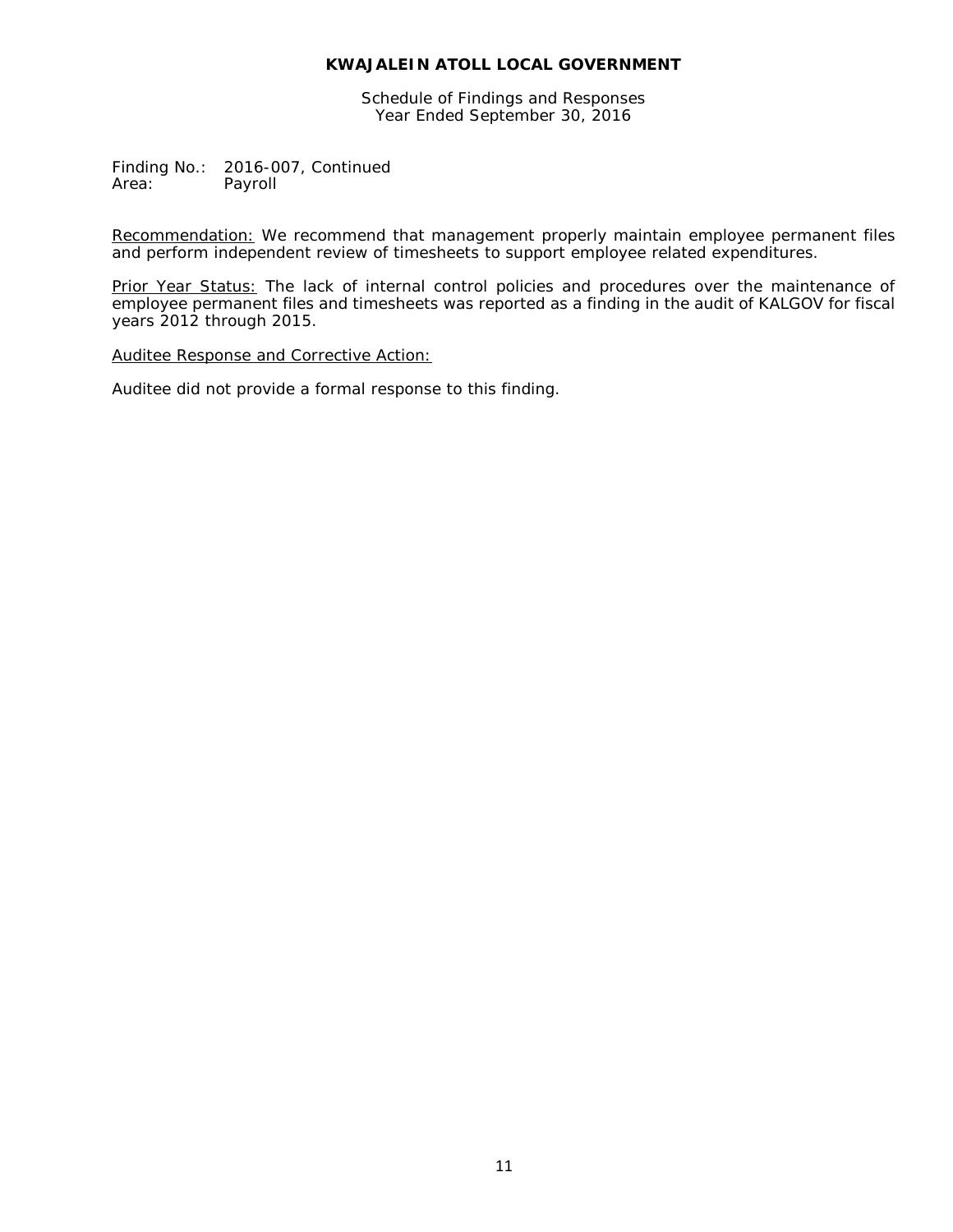Schedule of Findings and Responses Year Ended September 30, 2016

Finding No.: 2016-008 Area: Local Noncompliance – RepMar's Procurement Code

Criteria: Section 106(3) of RepMar's Procurement Code applies to KALGOV, being a political subdivision of RepMar. The Procurement Code states the following:

- (a) Section 124 unless otherwise authorized by law, all Government contracts shall be awarded by competitive sealed bidding.
- (b) Section 127 procurement of goods and services not exceeding \$25,000 may be made in accordance with small purchase procedures promulgated by RepMar's Policy Office. Small purchase procedures are those relatively simple and informal methods for securing services, supplies, or other property that do not cost more than \$25,000. RepMar's Ministry of Finance has previously declared that if small purchase procedures are used, price or rate quotations shall be obtained from an adequate number of qualified sources.
- (c) Section 128 a contract may be awarded for a supply, service, or construction item without competition when it is determined in writing that there is only one source for the required supply, service, or construction item.

Condition: For the following items, supporting documentation was inadequate to evidence the procurement process:

- 1. Check # 9133 for partial payment for \$26,500 vehicle purchase. Invoice and competitive procurement documentation was not available on file for examination. Sighting of the vehicle noted under repair;
- 2. Competitive procurement documentation of the following purchases were not available on file for examination:

| Reference No.        | Date       | Amount      | Description                                |
|----------------------|------------|-------------|--------------------------------------------|
| PO 1050              | 07/29/2016 | \$<br>2,685 | gasoline and diesel                        |
| PSIE $\#$ 2016-00092 | 09/14/2016 | 6,000       | oxygen and acetylene                       |
| PSIE $\#$ 2016-00093 | 09/14/2016 | 4,012       | various construction materials             |
| 8046                 | 10/22/2015 | 279         | a cellphone unit                           |
| 8459                 | 02/01/2016 | 2,590       | LUV seats                                  |
| 8225                 | 12/11/2015 | 600         | vehicle rental service for Public Works    |
| 26833                | 07/26/2016 | 3,770       | boat repair service                        |
| 9143                 | 06/08/2016 | 1,575       | jackets for the council members            |
| 8785                 | 04/01/2016 | 287         | engine oil                                 |
| 8069                 | 10/30/2015 | 1,300       | laptop purchased by City Manager           |
| 8327                 | 01/05/2016 | 4,608       | 2 iphones, imac desktop, mini refrigerator |
| 9527                 | 10/22/116  | 940         | a cellphone unit                           |
| 9496                 | 10/14/2016 | 24,904      | 6 units of small boats                     |

3. Check nos. 26889 and 26897 for \$6,000 for advance payment to an individual for a purchase of vehicle amounting to \$28,000. The vehicle stayed in Hawaii for approximately two years. Invoice and competitive procurement documentation was not available during examination;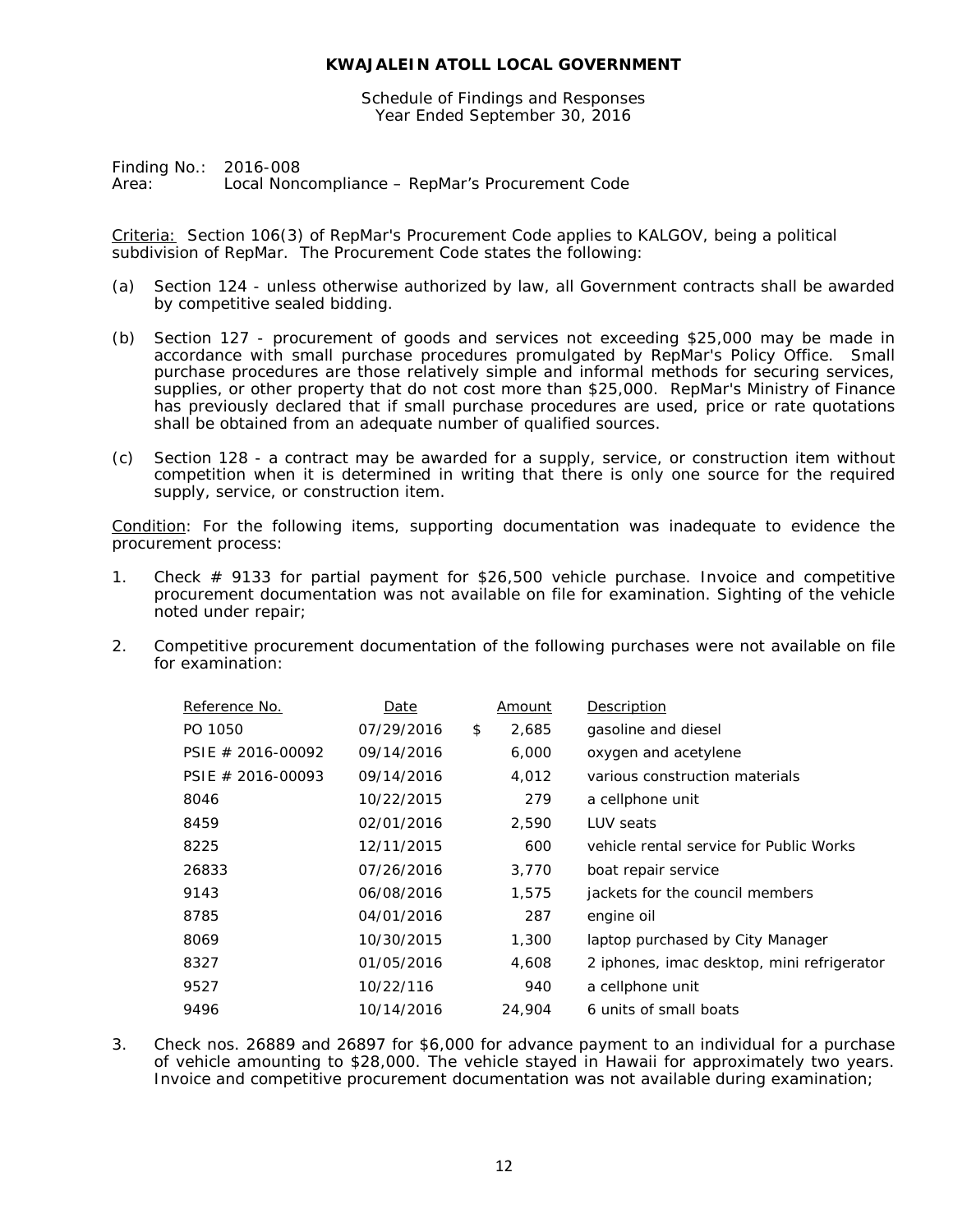Schedule of Findings and Responses Year Ended September 30, 2016

Finding No.: 2016-008, Continued Area: Local Noncompliance – RepMar's Procurement Code

- 4. Check # 9588 for \$3,505 for "Moneygram" purchase with description of "contribution". Further examination of invoice showed the payment was for KALGOV boat GPS device. Competitive procurement documentation was not available on file during examination; and
- 5. Check # 9686 for \$1,280 for purchase of diesel fuel. Check was named to an individual instead of the vendor, Marshalls Energy Company. Purpose of fuel purchase was not adequately documented. Competitive procurement documentation was not available during examination.

Cause: The cause of the above condition is the lack of internal control policies and procedures to facilitate compliance with procurement requirements.

Effect: The effect of the above condition is potential noncompliance of RepMar Procurement Code.

Recommendation: We recommend that management adhere to Repmar Procurement Code.

Prior Year Status: The lack of internal control policies and procedures to facilitate compliance with RepMar procurement requirements was reported as a finding in the audit of KALGOV for fiscal years 2012 through 2015.

Auditee Response and Corrective Action: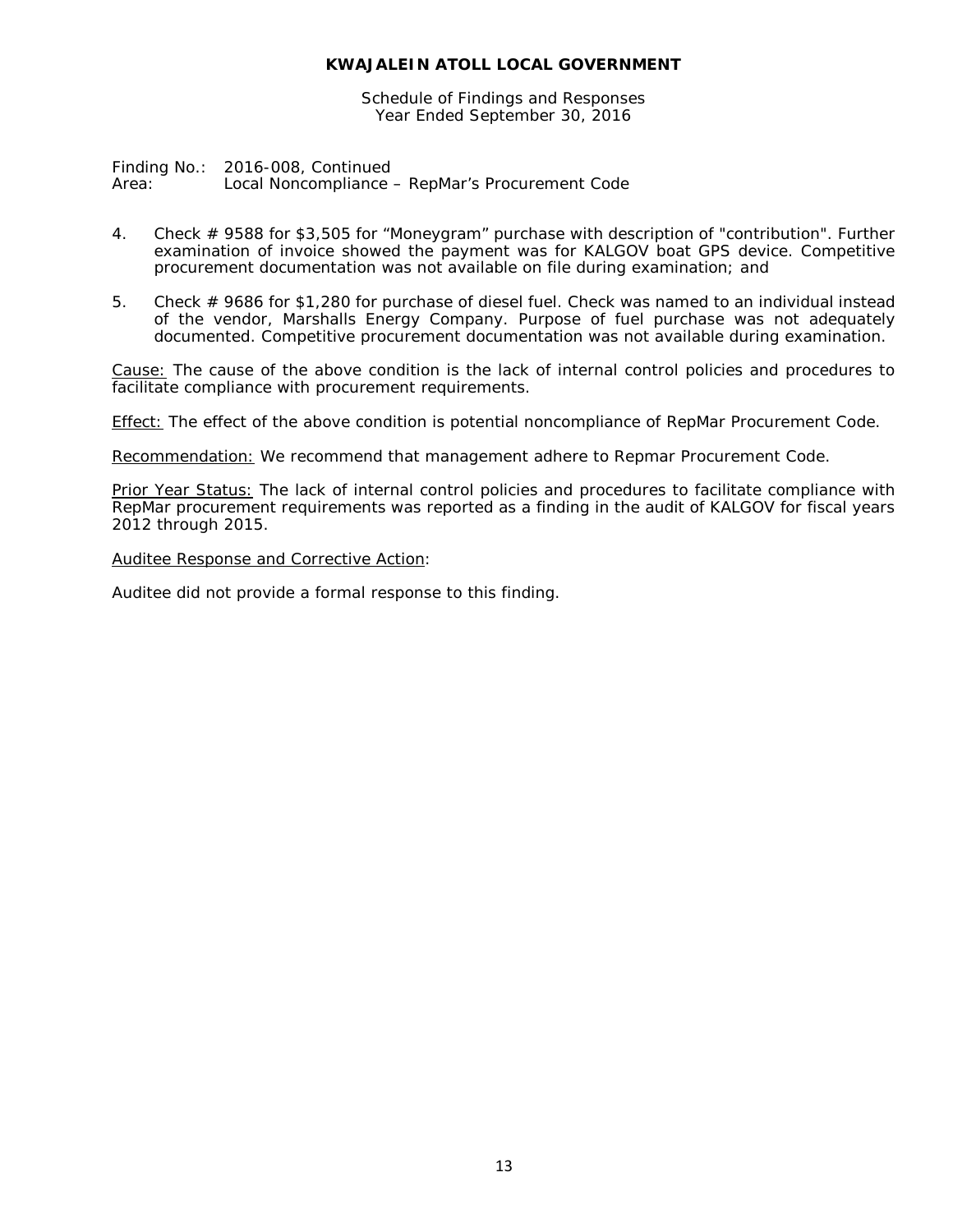Schedule of Findings and Responses Year Ended September 30, 2016

Finding No.: 2016-009<br>Area: Travel Exp **Travel Expenditures** 

Criteria: Effective internal control necessitates that travel expenditures be supported by itineraries, boarding passes, and invoices to support liquidation process.

Condition: For the following items, travel advances were not provided with an ordinance supporting existing rates used for per diem, lodging, car rental and representation allowances. Furthermore, no itinerary or boarding passes were on file for the following items:

- 1. Check #s 8613 and 8820 for \$1,812 and \$1,000, respectively, were drawn for airfare and car rental allowance of KALGOV employees; however, the travel advances did not adequately disclose the purpose of travel;
- 2. Check # 8013 for \$4,500 was drawn for travel advance of the Finance Director;
- 3. Check # 9318 for \$3,000 was drawn for representation allowance of the Mayor;
- 4. Check # 8322 for \$1,963 was drawn for travel advance of the Prosecutor;
- 5. Check #s 8195 and 8237 for \$3,281 were drawn for training travel expense. Ordinance and training details/schedule were not available on file for examination to verify per diem rate and allowance.
- 6. Check  $\#$  9320 for \$1,637 was drawn for hotel reimbursement of the City Manager; the travel advance did not adequately disclose the purpose of travel;
- 7. Check # 9520 for \$3,491 was drawn for per diem, hotel, and representation allowance of the City Manager for 3 day meeting. Adequate documentation supporting 10 day per diem was not available on file for examination.
- 8. Check # 9573 for \$1,050 was drawn for representation allowance with payee as "Moneygram". The approved purchase requisition did not indicate the name of the requestor.
- 9. Check  $#$  9776 for \$6,576 was drawn for the City Manager, which included \$3,459 for training travel expense and \$750 for monthly allowance. Training details and schedule were not available on file for examination to verify per diem allowance. Documentation supporting authorization of monthly allowance was not available on file for examination.
- 10. Check # 9838 for \$1,500 was drawn for representation allowance of the City Manager; however, the check payee was to an individual other than the City Manager. Documentation was not available on file for examination to verify the purpose of the representation allowance and the designated check payee.

Cause: The cause of the above condition is the lack of established internal control policies and procedures administering the liquidation of travel advances.

**Effect:** The effect of the above condition is potential unauthorized and misstatement of travel expenditures.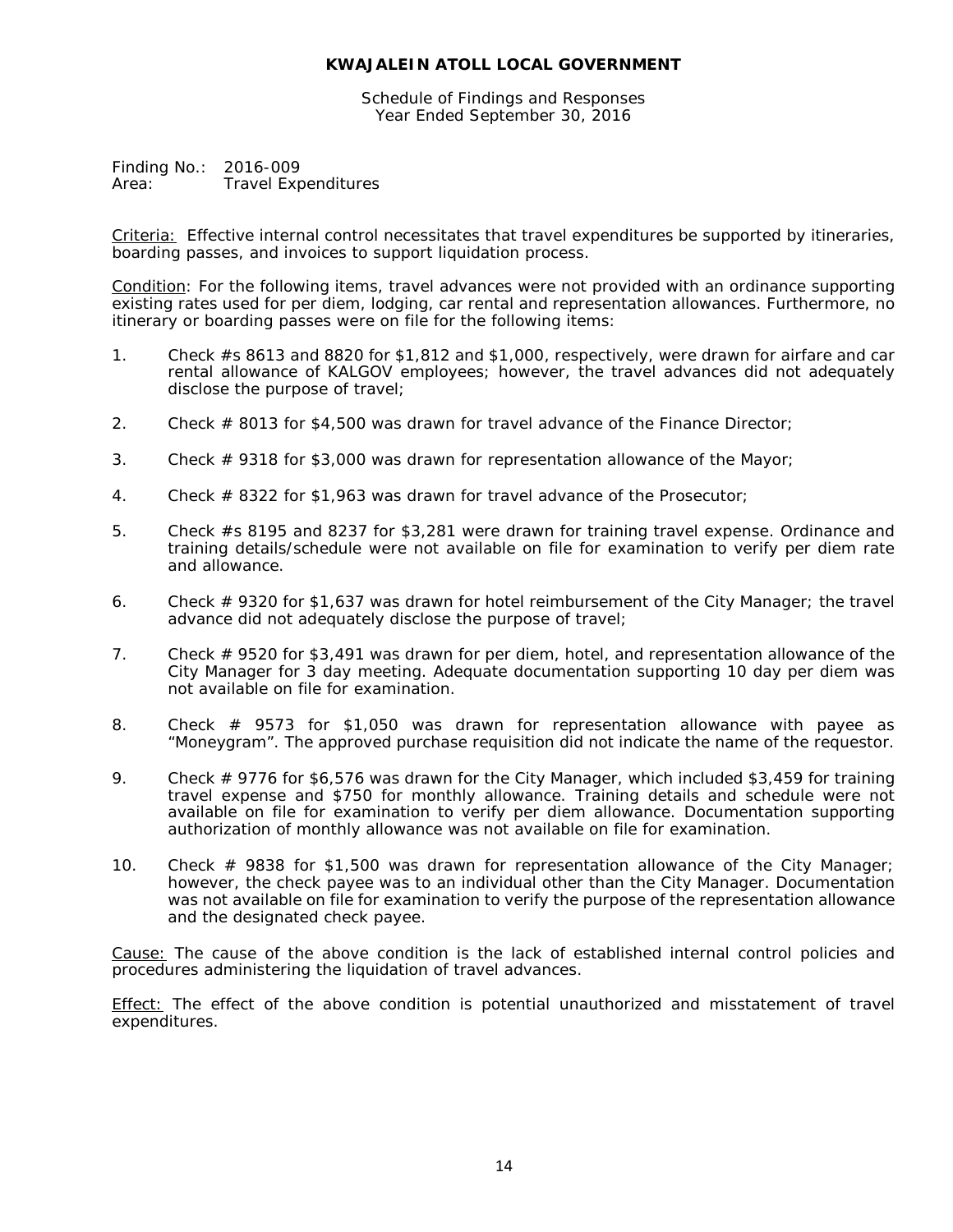Schedule of Findings and Responses Year Ended September 30, 2016

Finding No.: 2016-009, Continued<br>Area: Travel Expenditures **Travel Expenditures** 

Recommendation: We recommend that management establish appropriate internal control policies and procedures governing authorization and liquidation of travel advances.

Prior Year Status: The lack of established internal control policies and procedures administering the authorization and liquidation of travel advances was reported as a finding in the audit of KALGOV for fiscal years 2012 through 2015.

Auditee Response and Corrective Action: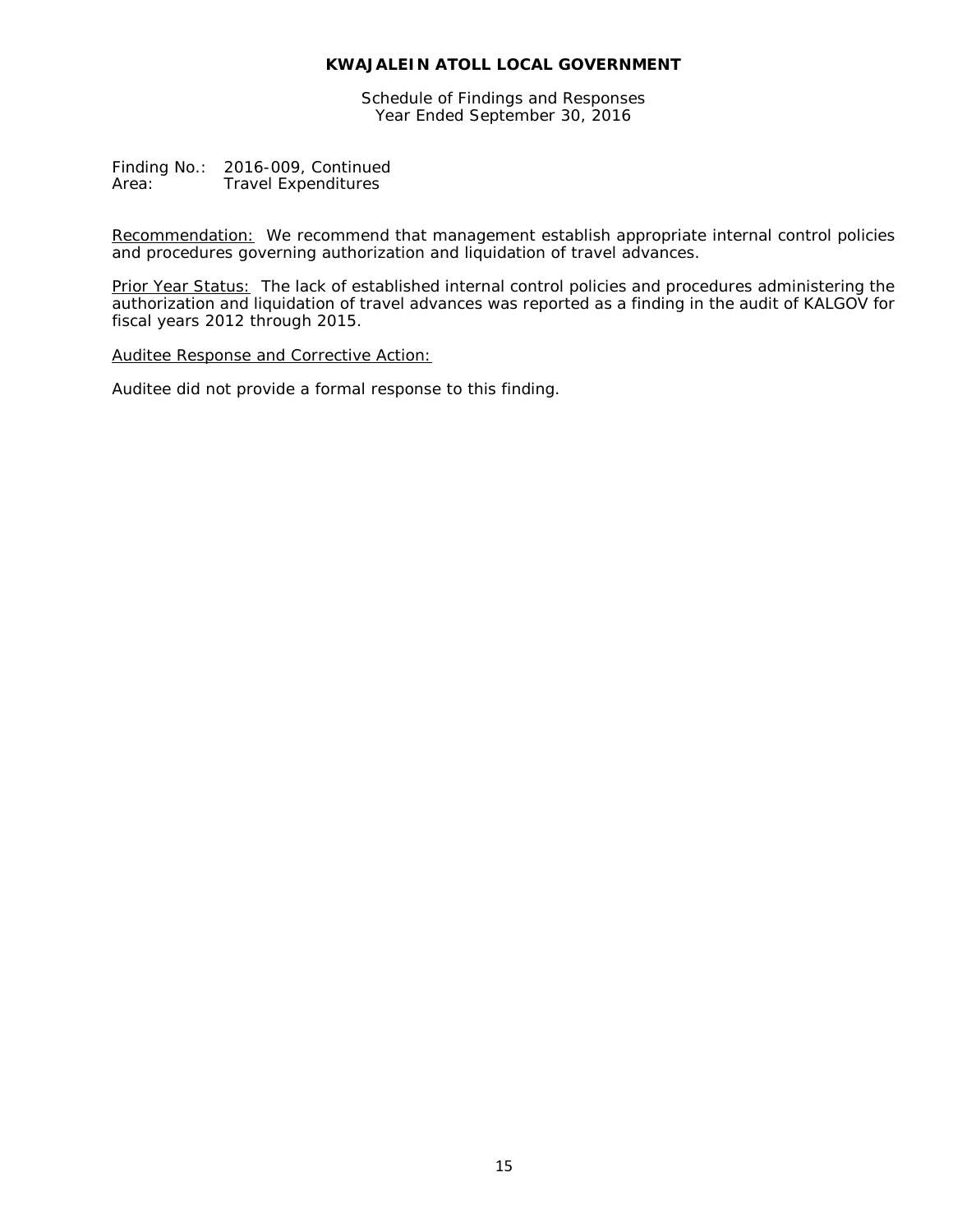Schedule of Findings and Responses Year Ended September 30, 2016

Finding No.: 2016-010<br>Area: Revenues Revenues and Cash Receipts Journal

Criteria: Fines, taxes and fees assessed should be supported by necessary documentation including tickets, tax assessments, invoices, applications, ordinances or their equivalent. Furthermore, cash collected should be deposited in a timely manner and related cash collection reports should evidence review and approval.

Condition: Of sixty-three cash receipts tested, we noted the following exceptions:

- 1. Cash collection reports were not certified by Finance Director evidencing that independent review occurred.
- 2. Tax assessment forms with related invoices and bills of lading were not provided for the following cash receipts:

| CR/ Ref. no. | CR/OR Date | Amount        |
|--------------|------------|---------------|
| 7184         | 12/30/2015 | \$<br>13,920  |
| 7943         | 09/07/2016 | 12.672        |
| 7084         | 11/30/2015 | 4.457         |
| 7529/7530    | 03/16/2016 | 1,897         |
| 7569         | 04/05/2016 | 1,303         |
| 0609         | 06/09/2016 | 4,577         |
| 0620         | 06/20/2016 | 8,540         |
| 16-12005     | 12/31/2015 | 2.640         |
| 16-03004     | 03/31/2016 | 3,720         |
| 16-06004     | 06/30/2016 | 2,640         |
| 16-09005     | 09/30/2016 | 3.780         |
| 16-12005     | 12/31/2015 | 22,990        |
| 16-03004     | 03/31/2016 | 36,884        |
| 16-06004     | 06/30/2016 | 20,870        |
| 16-09005     | 09/30/2016 | 38,373        |
|              |            | \$<br>184,050 |

3. Certain excise property tax on the initial sale assessment indicated that taxes levied was fully paid when only partial payment were received. Payments subsequently received were as follows:

| Cash Receipt no. | Cash Receipt Date |       | Unpaid Tax Due Settlement Date |
|------------------|-------------------|-------|--------------------------------|
| 7198             | 12/31/15          | 3,355 | Not paid                       |
| 7605             | 04/28/16          | 3,355 | Not paid                       |
|                  |                   | 6,710 |                                |

In addition, we noted one item (CR  $#$  7515) where actual excise property tax collected exceeded the expected amount by \$2,553.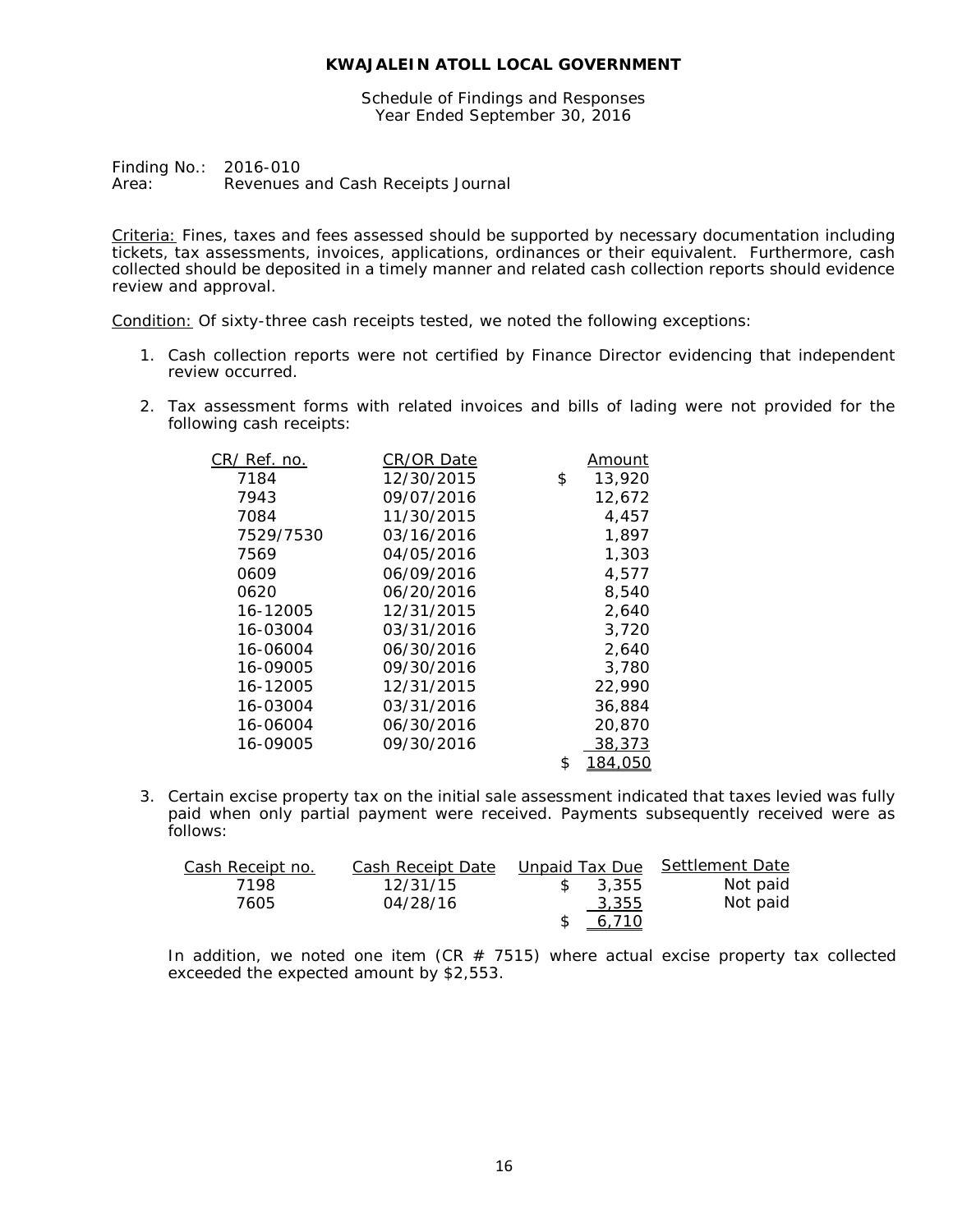Schedule of Findings and Responses Year Ended September 30, 2016

Finding No.: 2016-010, Continued Area: Revenues and Cash Receipts Journal

- 4. KALGOV charges an alcohol tax of \$0.40 per can of beer in accordance with ordinance no. 2004-05 with an effective date of 07/19/2004. However, copy of said ordinance supporting the rate was not on file during examination.
- 5. Ordinance  $\#$  2004-01 supporting approved ID Card fee rate and ordinance  $\#$  2007-02 supporting approved anchorage and mooring fees were not available on file for examination.
- 6. Series of Official Receipts (OR) or Cash Receipts (CR) were insequentially issued or missing. As a result, we were unable to ascertain the completeness of cash collections.
- 7. Property tax assessment forms payment receipts, bills of lading and supplier's invoices to support tax collected were not provided for OR  $#$  8149 for \$25,392.
- 8. The following cash receipts lacked collections report and journal voucher to ascertain nature of collections:

| Account        | Reference   | Date       | Tax Due   |
|----------------|-------------|------------|-----------|
| BOMI 44        | <b>BOML</b> | 10/14/2016 | \$ 25,000 |
| <b>BOMI 26</b> | Deposit     | 10/03/2016 | 16.000    |

Cause: The cause of the above condition is the lack of established internal control policies and procedures over the filing and maintenance revenue recordation and collection process.

Effect: The effect of the above condition is a potential understatement of revenues, unauthorized rates used, and misappropriation of cash.

Recommendation: We recommend that management develop and maintain procedures to ensure that revenue collections are supported, properly recorded, pursue collection of unpaid taxes due, approval of rates used are maintained, timely deposit of collections, and collection reports are independently reviewed.

Prior Year Status: The lack of established internal control policies and procedures over the filing and maintenance of revenue recordation and collection process was reported as a finding in the audit of KALGOV for fiscal years 2012 through 2015.

Auditee Response and Corrective Action: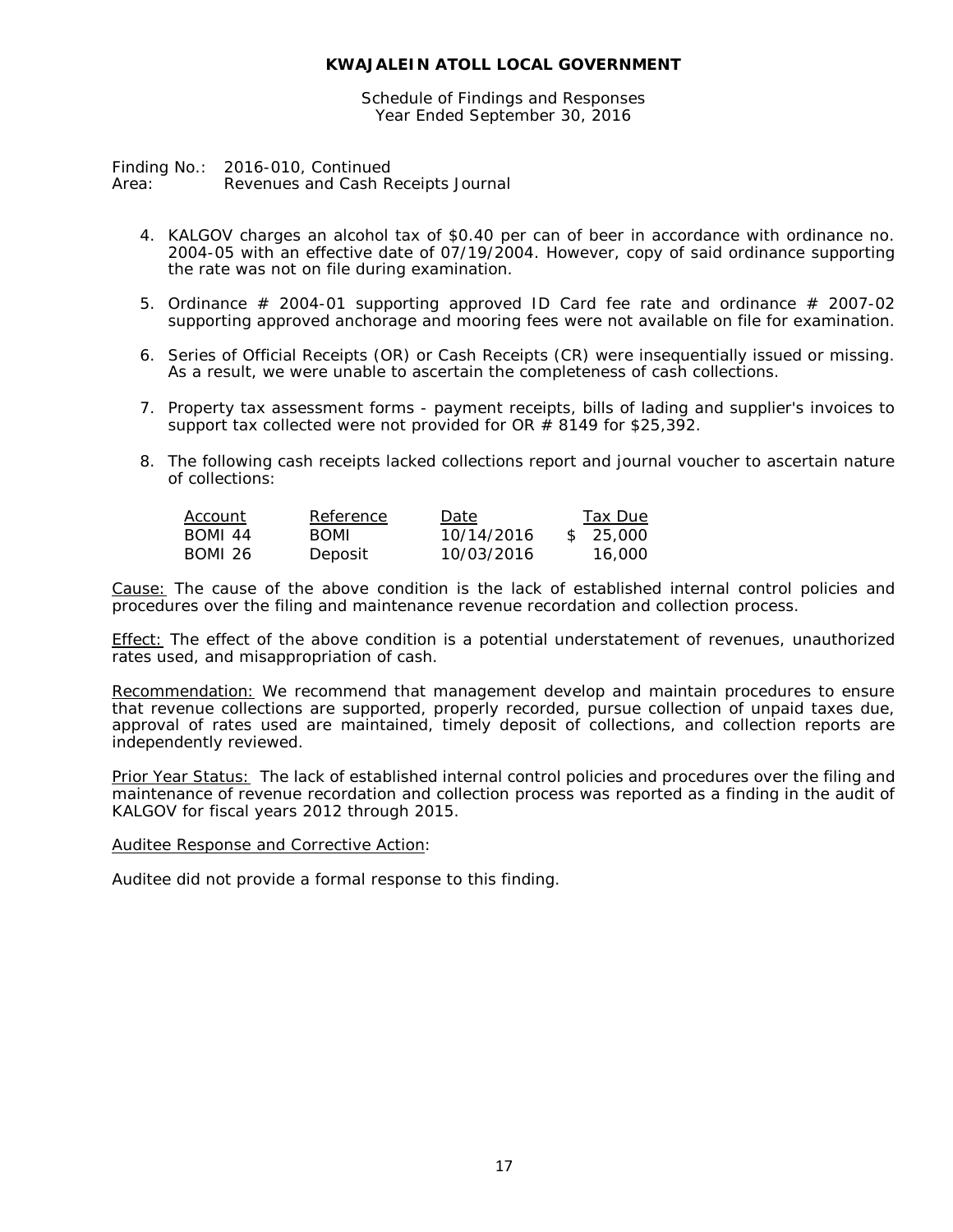Schedule of Findings and Responses Year Ended September 30, 2016

Finding No.: 2016-011<br>Area: Local Non Local Noncompliance - Public Services Fund

Criteria: Section 4A of the Memorandum of Agreement (MOA) between KALGOV and RepMar requires the creation and separate accounting for the KALGOV Public Services Fund.

Condition: During the year ended September 30, 2016, KALGOV received \$313,472 from RepMar in accordance with the MOA; however, all related transactions associated with this grant were recorded in the General Fund.

Cause: The cause of the above condition is the lack of adequate controls governing compliance with the MOA.

Effect: The effect of the above condition is noncompliance with terms and conditions of the MOA.

Recommendation: We recommend that management separately establish and account for transactions of the Public Services Fund.

Prior Year Status: The lack of internal control policies and procedures over the creation and separate accounting for the KALGOV Public Services Fund was reported as a finding in the audit of KALGOV for fiscal years 2012 through 2015.

Auditee Response and Corrective Action Plan: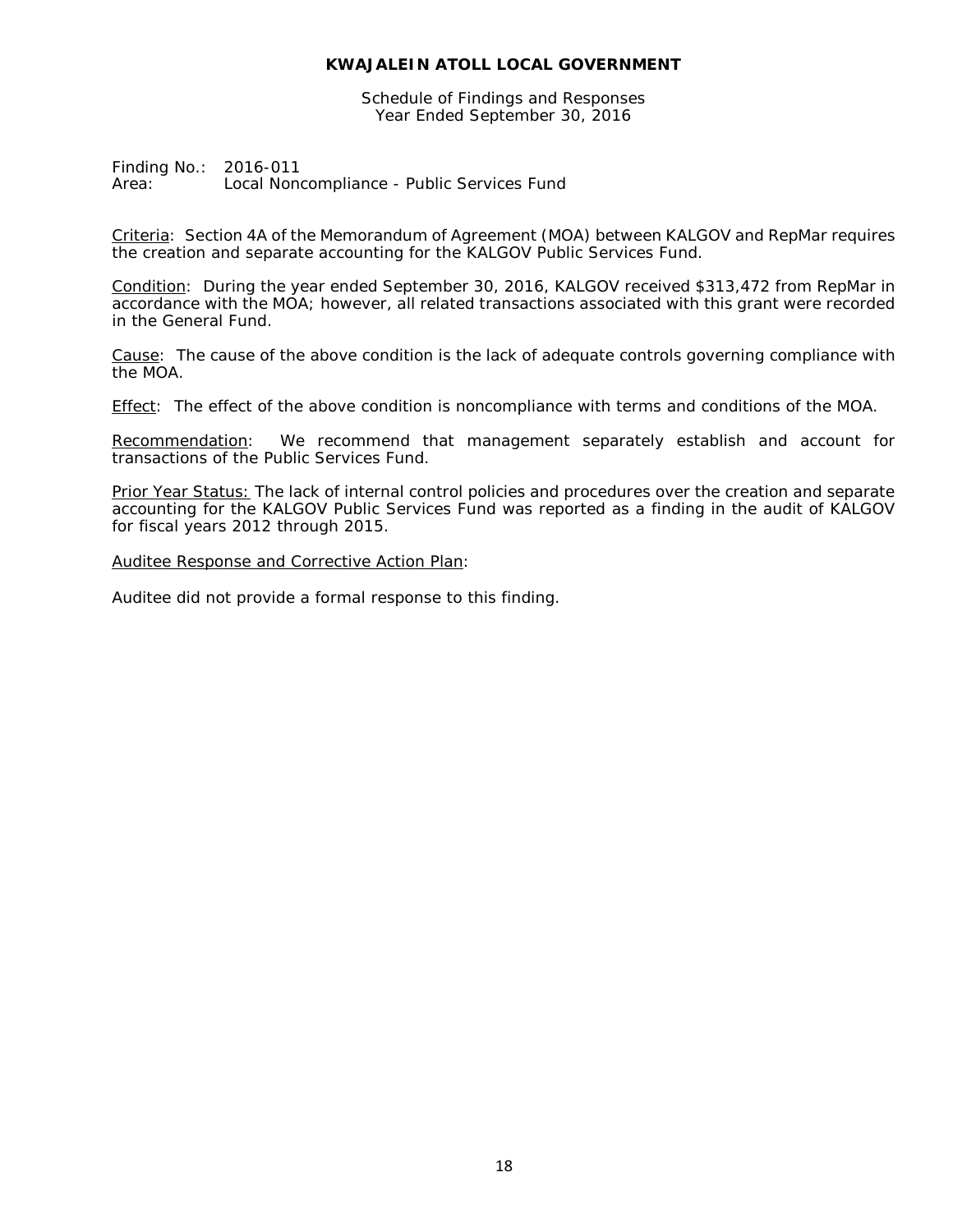Schedule of Findings and Responses Year Ended September 30, 2016

Finding No.: 2016-012 Area: Local Noncompliance - Legal Services

Criteria: Section 118 (2) of 44 MIRC Chapter 1 of the RMI Procurement Code states that no contract for the services of legal counsel may be awarded without the approval of the Attorney-General.

Condition: During the year ended September 30, 2016, KALGOV incurred professional services of \$30,000 for independent legal counsel. No approval was provided by KALGOV to indicate that these services were approved by the Attorney-General.

Cause: The cause of the above condition is the lack of adequate controls over the procurement of legal services in accordance with the RMI Procurement Code.

Effect: The effect of the above condition is potential noncompliance with the RMI Procurement Code regarding authority to contract for certain services.

Recommendation: We recommend that management comply with the RMI Procurement Code and obtain written approval of the Attorney-General for contracts for the services of independent legal counsel.

Auditee Response and Corrective Action Plan: